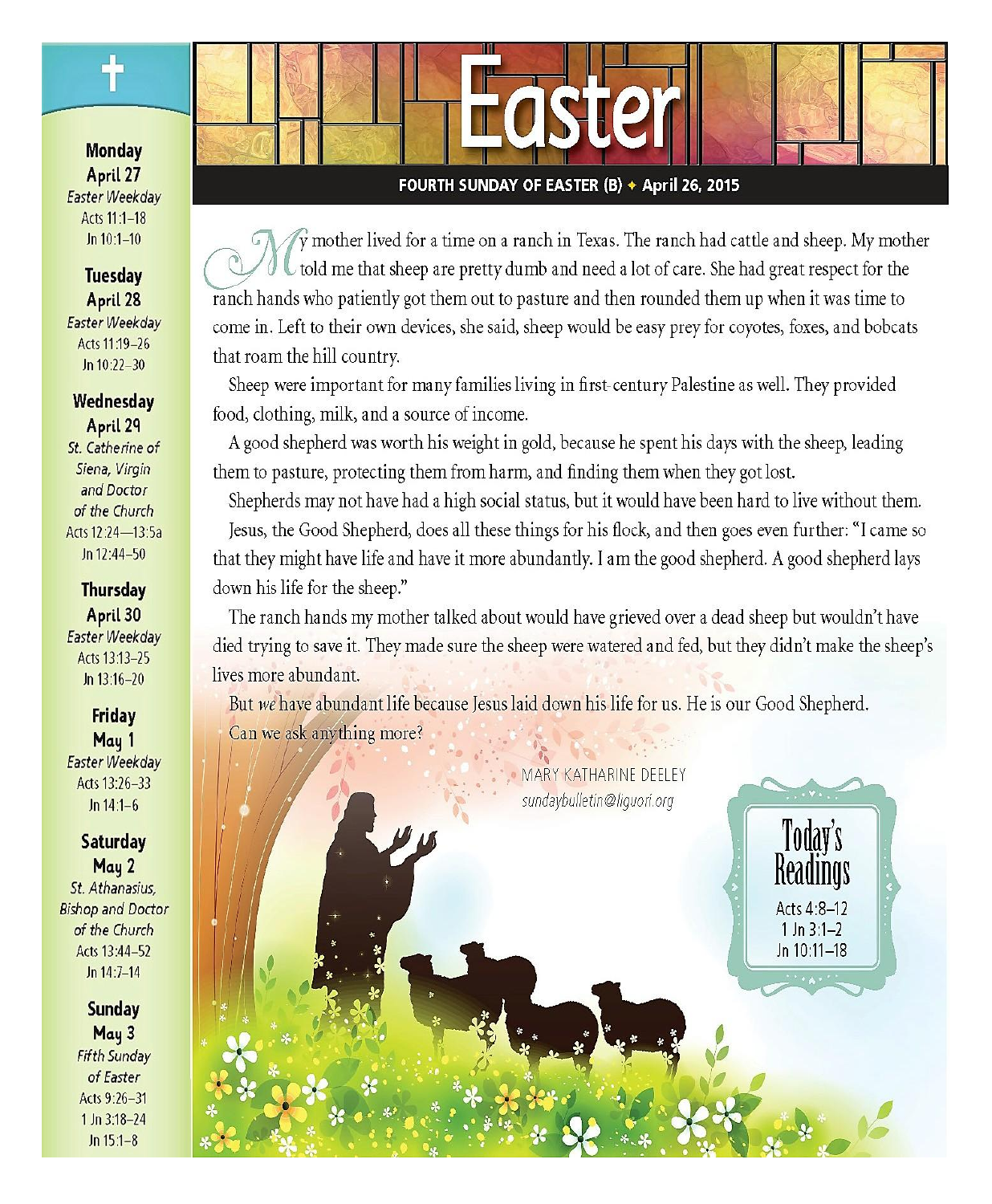

**Fourth Sunday** *Of Easter*

*April 26, 2015* 



# *St. Ann Catholic Church & Our Lady of Chartres Mission Pastor: Reverend Khoa P. Vo*

*Office: 228-832-2560, Fax: 228-832-3140 Hours: Monday-Friday 9am-4pm.*  **Web: www.stannparishlizana.org --- Email: [stanncatholic@bellsouth.net](mailto:stanncatholic@bellsouth.net)**

"I am the good shepherd. A good shepherd lays down his life for the sheep."

EUCHARISTIC ADORATION Every Friday Adoration from 8:30 a.m. to 9:30 a.m SACRAMENT OF RECONCILIATION Both Before Mass and by Appointment. *Mass Schedule for this Week*  St. Ann Mass Schedule & Intentions Sun 10:00am Our Parish Family

Mon 8:00 am specl int (Bootz) Tues 8:00 am +John Pierce Wed 6:00 pm +Fr Pete Thu 8:00am +Fr Pete Fri 8am+Mr & Mrs Augustine Bjon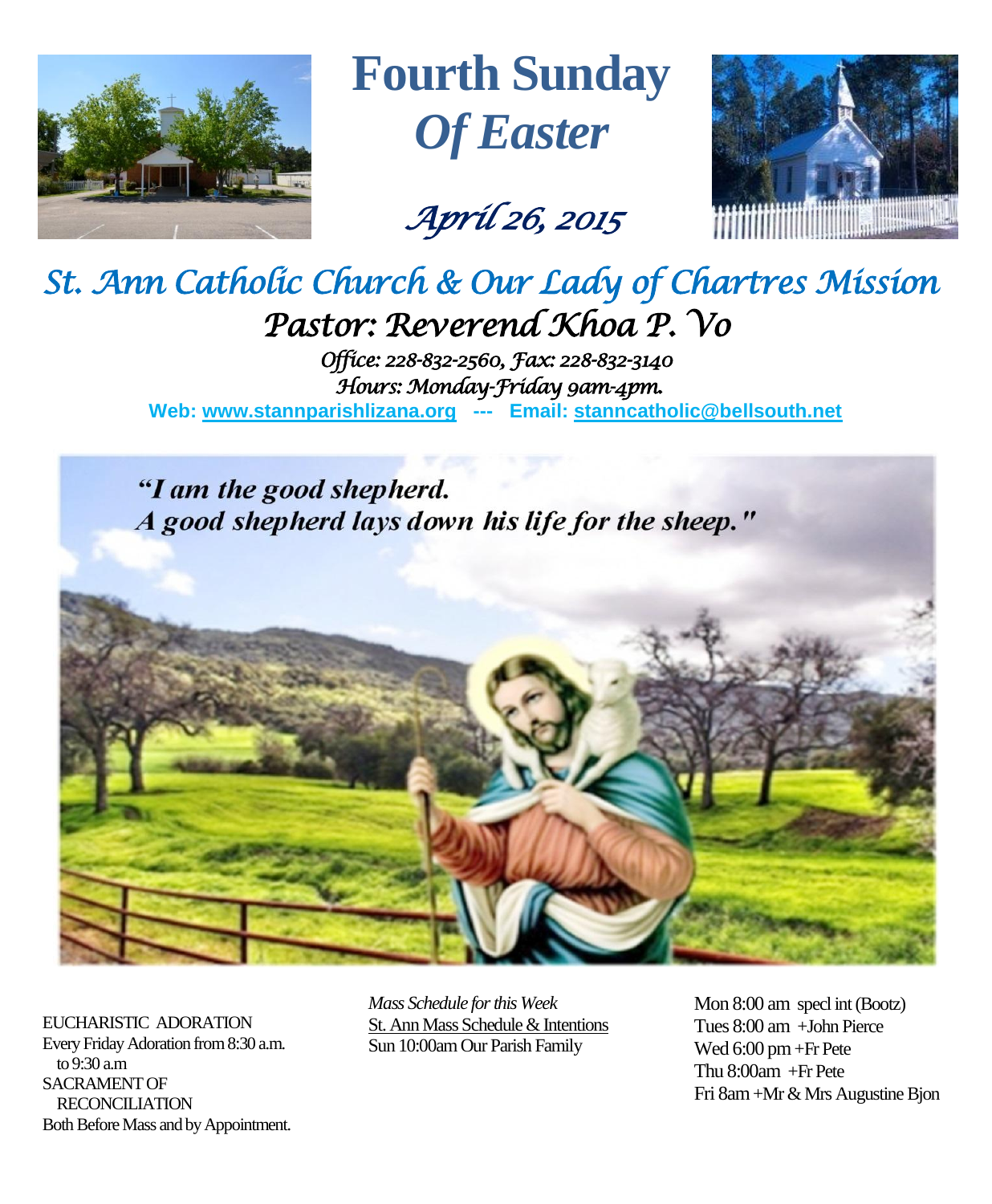## *From Father Khoa's Desk...*

# *Dear Parishioners and Friends,*

On this 4th Sunday of Easter, traditionally known as "Good Shepherd Sunday" in the Catholic Church, the Scripture readings provide us with a powerful meditation on the gift of salvation which is ours through our faith in Christ Jesus. At the same time there is an emphasis on "vocation" on who we are called to become because of this great gift. In the first reading from the Acts of the Apostles we hear that Peter proclaims that "there is no salvation through anyone else." We are reminded that our salvation was purchased a great price through the horrible suffering and death of God's only Son upon the cross.

However, God has raised Him from the dead and the one rejected has become the foundation of our faith and of our lives. The reading from the First Letter of St. John highlights our identity and mission because of this gift: "See what love the Father has bestowed on us that we may be called the children of God. Yet so we are!" It is important to note that through Baptism we are called by name to share in the life and mission of Jesus, the Risen Lord. The profound effect of this gift of salvation is beautifully emphasized in the striking image found in the Gospel reading taken from St. John: "Jesus said, 'I am the good shepherd. A good shepherd lays down his life for the sheep.'" The one who saves us is a lowly shepherd entrusted with the care of sheep, not some powerful warrior or someone in charge of the affairs of government. The one who saves us is an unlikely savior, the "Suffering Servant" described by the prophet Isaiah. The person called Jesus, who laid down his life on Good Friday and whose very name means salvation, is now the one who through his resurrection has power over life and death, his own and that of His sheep. On this "Good Shepherd Sunday" the Church asks us to pray for the servant

leaders we need, especially for vocations to the priesthood, permanent diaconate, and consecrated (religious) life. May I suggest that we go a step further? Let each of us **personally invite** some person we know to consider a vocation of servant leadership in the Church. At the same time let us offer prayers of gratitude for the persons who have answered that call and serve us at St Ann.

**May God bless all of us. Have a great week! ...Fr. Khoa**

#### **This Sunday is the Special Diocesan Collection for the** *Catholic Homes Mission Appeal.*

*Parish Picnic:* We thank you Marlow Ladner, the cooks, Altar Society, those who set up and clean up, everyone else, and all parishioners for making the parish picnic a great time for everyone.

*First Friday Adoration* This Friday is the First Friday of the month. Please join us in *at St Ann* this *Friday, March 6<sup>th</sup>* for *Adoration of the Blessed Sacrament*. *Adoration* will begin after the 8am Mass and ends at 9:30AM. Please come as "*Jesus longs for your visit"*.

**Yard Sale** will be on May 16 and 17 from 7am to 7pm. Please contact Beverly and Loretta for more information. Thank you.

# *First Communion – will be Next Sunday May 3rd*

*Baccalaureate Mass*…will be celebrated on Sunday, May 17, 2015

**Lizana Light:** For more information, please contact Sherry Money.

**Catfish Festival:** will be on May 28-31. If you have any question please contact Monica 861- 2508. Please sign up for the concession stand.